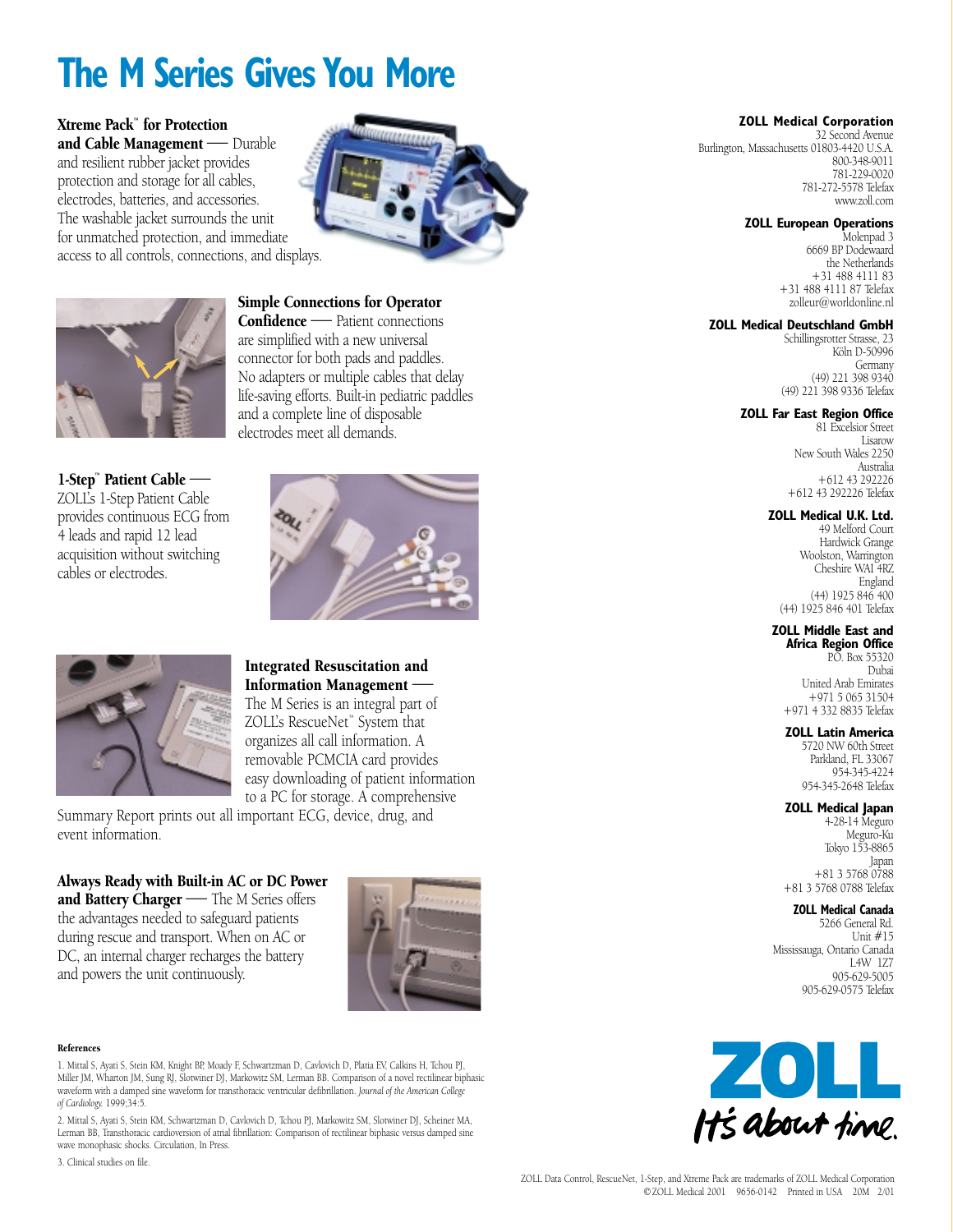



# **The Lightweight Defibrillator Monitor For Every Rescuer**

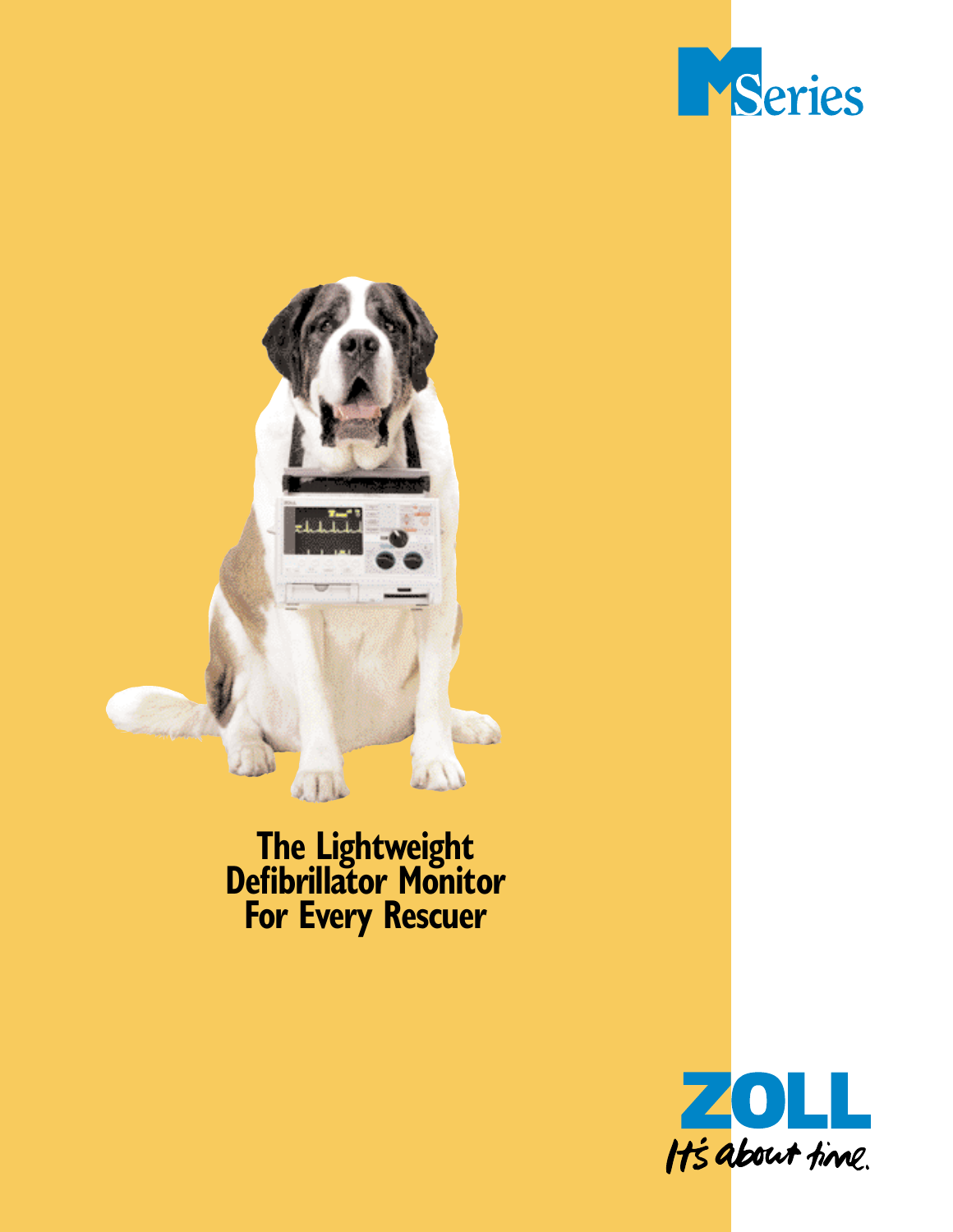# **Tough Enough for Life**

# **Introducing the Lightest, Most Compact, Most Advanced Defibrillator Monitor Ever Made**

Series

Small. Rugged. Half the size of other portable units and packed with power. Everything you need for cardiac resuscitation. Fast, easy-to-use defibrillation. Manual and AED capability. Superior Biphasic waveform and ZOLL pacing. Pulse oximetry, capnography, 12-Lead ECG, and NIBP. Built-in AC or DC power. Advanced information for detailed reporting.

# **The Display You Can See Anywhere**

Incorporates the most technologically advanced display with a wider viewing angle than any LCD display. High contrast and visibility, even at 60°, allow you to view important information clearly and accurately.

# **Built for Heavy-duty Use on the Road**

Takes the rigors of the road and the roughest treatment under the harshest conditions. It meets rigorous military design standards. New ZOLL Xtreme Pack II™, a molded, durable rubber jacket, provides unmatched heavy-duty protection.

# **Code Markers with Complete Data Management**

New code marker system follows AHA or programmed user treatment protocols. Complete documentation is easy with "one touch" data annotation. Records all information, including optional voice on a removable PCMCIA data card. Uses ZOLL Data Control™ software with Utstein-style templates for post-event review and analysis.





*ZOLL's new screen is superior to any LCD in readability, contrast, and angle of view. It clearly displays ECG, SpO<sub>2</sub>, EtCO<sub>2</sub>, and NIBP values with or without waveforms, as well as the new "one touch" programmable code markers for drugs and events.*